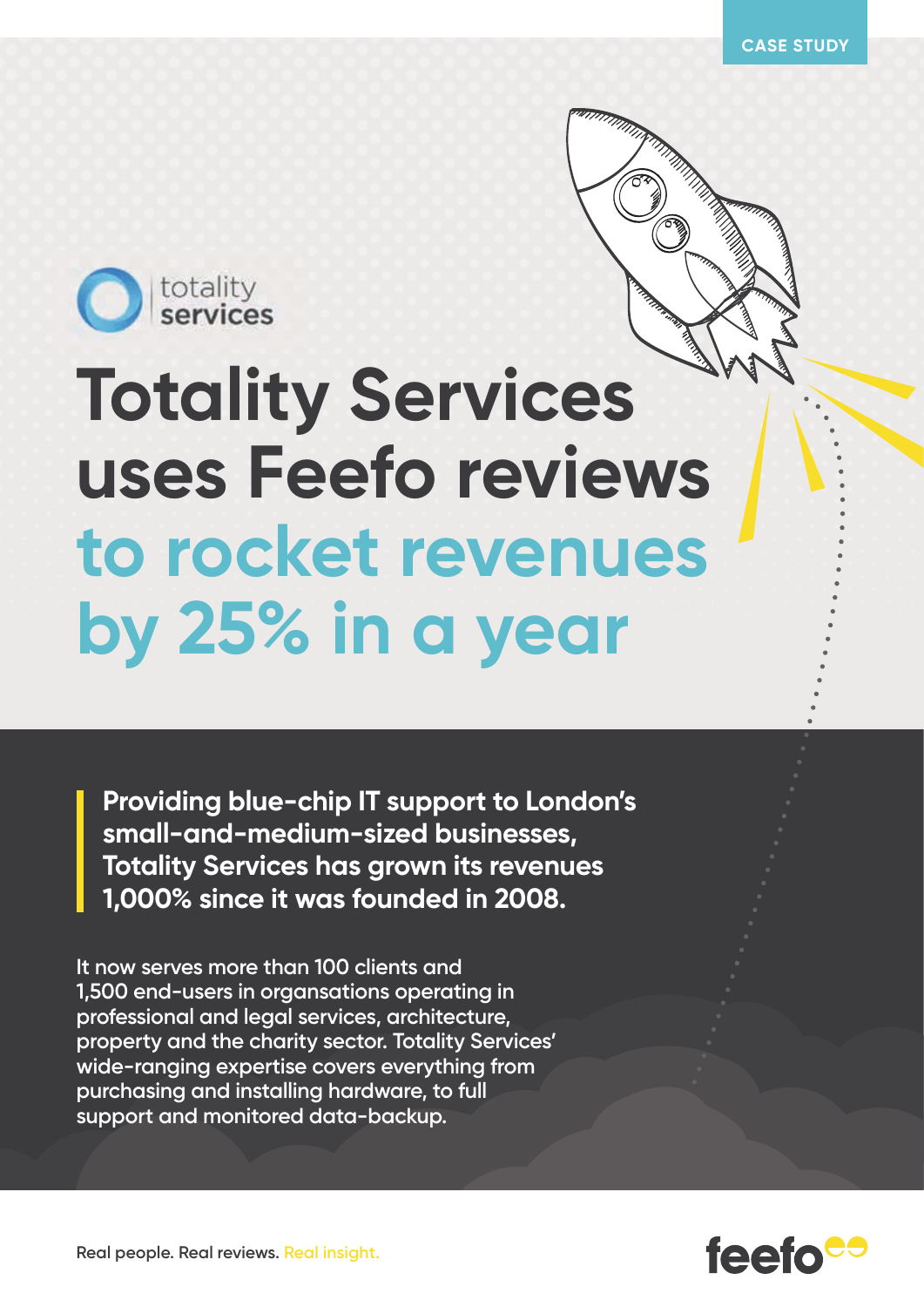## **The challenge**

**With extensive experience of working for prestigious companies, Totality Services' senior management places heavy emphasis on customer satisfaction. The IT support industry in London is brutally competitive, which makes high search rankings and SEO optimisation a necessity.**

To maximise competitive advantage, Totality Services wanted to use the testimony of clients so it could stand out far more prominently for the excellence of its services. Because the authentic opinions of real customers are the most persuasive voices in marketing, the new mechanism had to be totally trustworthy and work across all marketing channels, boosting SEO rankings.



## **The solution**

**Totality Services had started using the Trustpilot reviews platform, but found it was incapable of integrating with the ticketing sytem for clients' service requests – a vital requirement.** 

A decision was then taken to adopt the Feefo review system, one of the primary reasons being ease of integration. It also helped that the Feefo brand was very well-known from TV advertising, increasing the likelihood of client feedback.

The system was installed without any intervention from staff at Totality Services and fully operational from June, 2018. At the conclusion of each assignment, the Feefo platform automatically sends an email to the client, requesting a review of the engineer who dealt with their request.

This leaves Totality Services staff free to concentrate on what they are good at – helping clients with hardware acquisition, digital strategies, cloud-adoption, data-migration, remote working, end-point management and cyber-security.